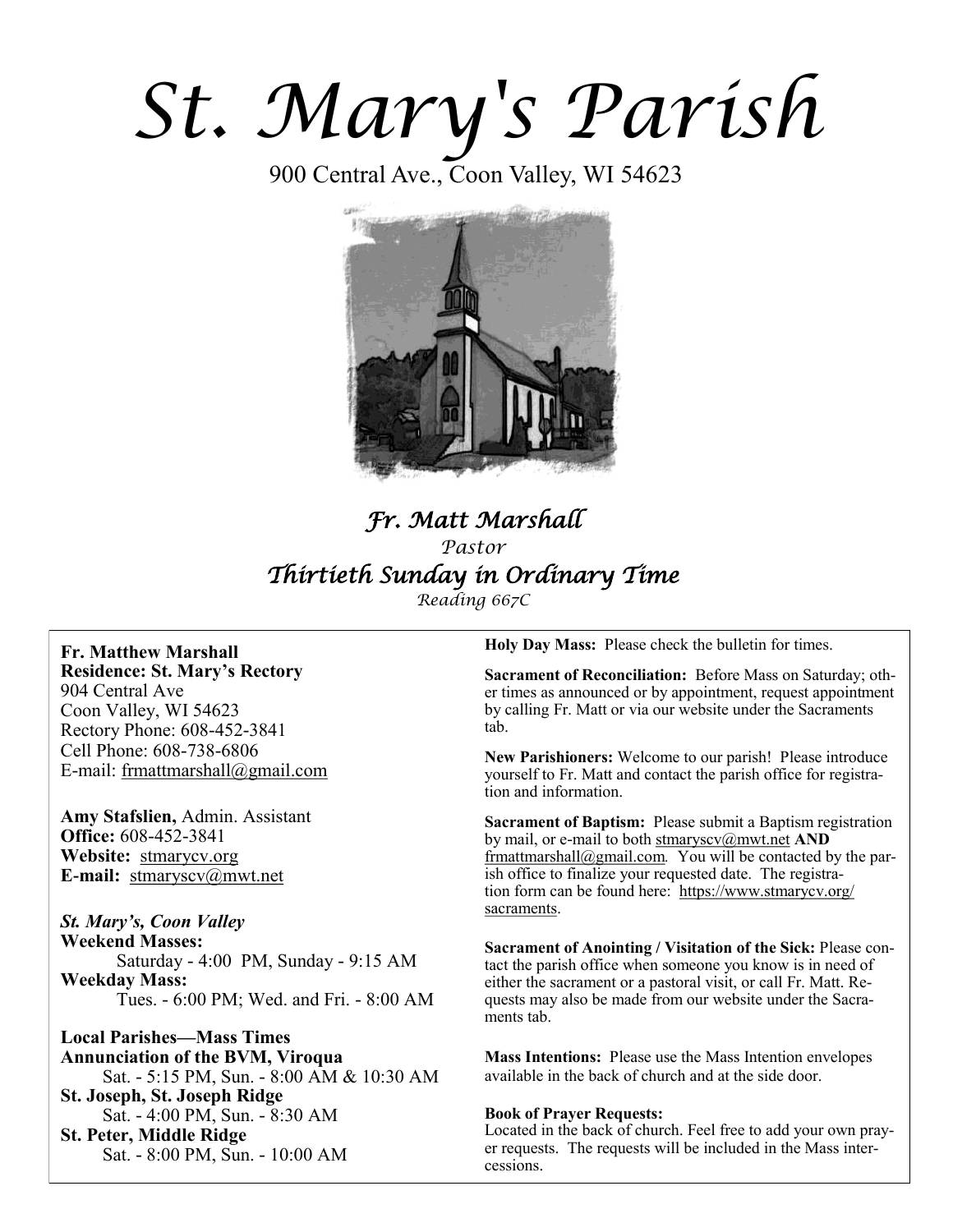### **SUNDAY, OCTOBER 27, 2019**

- 1) Sirach 35:12-14, 16-18
- 2) 2 Timothy 4:6-8, 16-18<br>3) Luke 18:9-14
- Luke 18:9-14

FOCUS: Relationship with the Lord requires us to recognize our dependence on him.

While pride is the root of much sin, humility is the soil in which a life of virtue can grow. The more we recognize our need for God and his mercy, the more we can open ourselves up to the grace he wishes to pour out on us. It is when we think ourselves independent of God that we close ourselves off to his saving mercy and grace.

#### LITURGY OF THE WORD

Sirach says that *the Lord is a God of justice* who is not partial, but does hear the cries and prayers of the most vulnerable. Saint Paul writes that he has *kept the faith* and looks forward to the *crown of righteousness*, noting that it was the Lord who rescued him from evil. In today's Gospel, Jesus tells the parable of the Pharisee and tax collector who go to the Temple to pray, noting the justification of the tax collector due to his humility.

| Annual Appeal 2019-20                           |             |                                |  |  |
|-------------------------------------------------|-------------|--------------------------------|--|--|
| As of 10/24/2019                                |             | Total Pledged   Total Payments |  |  |
| Pledged/Paid                                    | \$1,150.00  | \$1,150.00                     |  |  |
| <b>Target Amount</b>                            | \$11,755.00 | \$11,755.00                    |  |  |
| Amt Over Target (\$10,605.00)                   |             | (\$10,605.00)                  |  |  |
| Percent Pledged: 9.78%, Percent Received: 9.78% |             |                                |  |  |
| Number Contributing                             |             |                                |  |  |

| <b>Upcoming Events/Calendar</b> |                       |                                                                                                                                    |  |  |
|---------------------------------|-----------------------|------------------------------------------------------------------------------------------------------------------------------------|--|--|
| Oct. 27                         | After<br><b>Mass</b>  | <b>Religious Education Class</b>                                                                                                   |  |  |
| Now. 1                          | 7:00 PM               | All Saints Day— <i>Holy Day of Obliga-</i><br>tion. NO 8:00 AM MASS on this day                                                    |  |  |
| Nov. 2/3                        | During<br><b>Mass</b> | All Souls' Day-Commemoration of<br>the Departed                                                                                    |  |  |
| Nov. $2$                        | After<br>Mass         | Movie and Game Nite! Showing<br>"Hocus Pocus." Join us in the church<br>hall, young and old alike. Feel free to<br>bring a friend! |  |  |
| Dec. 7                          | 8:00 AM<br>$-1:30$ PM | St. Mary's <b>Annual Craft Show</b> at the<br>CV Village Hall                                                                      |  |  |



## Mass Intentions

We have the following dates available for the next few months: Nov 6, 12, 15, 19, 26, 27, 29. Dec. 3, 4, 6, 12, 13, & 17.

Please use the Mass Intention Envelopes located in the back and by the side door to request a Mass. Thank you.

| Oct. 26       | 4:00 PM           | †Edward and Anna Kerska      |  |  |
|---------------|-------------------|------------------------------|--|--|
| Oct. 27       | 9:15 AM           | Rosie LeJeune                |  |  |
| Oct. 29       | $6:00$ PM         | †Art and Evelyn Gajewski     |  |  |
| Oct. 30       | 8:00 AM           | †Andrew Richard              |  |  |
| <b>Nov. 1</b> | 7:00 PM           | †Lucas Seelow                |  |  |
| Nov. $2$      | $4:00$ PM         | †Alex and Rose Roskos        |  |  |
| Nov. $3$      | $9:15 \text{ AM}$ | †Allen and Mercedes Christen |  |  |
|               |                   |                              |  |  |

## Next Week in Service

If you are not able to be at the Mass scheduled below, please find a substitute. Thank you .

|                            | <b>Sat., Nov. 2</b><br>4:00 PM        | <b>Sun., Nov. 3</b><br>9:15 AM       |  |
|----------------------------|---------------------------------------|--------------------------------------|--|
| Servers:                   | <b>VOLUNTEERS</b>                     | <b>VOLUNTEERS</b>                    |  |
| Reader (s):                | Jeana LeJeune                         | Keith Kenyon                         |  |
| Communion<br>Minister (s): | Virginia Nerison                      | Sue Humfeld                          |  |
| Ushers:                    | Andy LeJeune and<br><b>Volunteers</b> | Dave Humfeld and<br><b>Volunteer</b> |  |
| Money<br>Counters:         | Mike Kammel and Mark Boland           |                                      |  |

| <b>Giving Last Week</b> |       | Week 42                     | 10/20/2019  |
|-------------------------|-------|-----------------------------|-------------|
| <b>Adult Envelopes</b>  |       | \$998.00 Needed Weekly      | \$1,900.00  |
| Offertory               |       | \$137.00 Received This Week | \$1,370.00  |
| P. Breakfast            |       | $$100.00$ YTD Needed        | \$62,800.00 |
| Mission Sun.            |       | \$135.00 YTD Received       | \$65,666.76 |
| <b>Total</b>            |       | $$1,370.00$ Difference      | 2,866.76    |
| 27 Adult Env            | Rec'd |                             |             |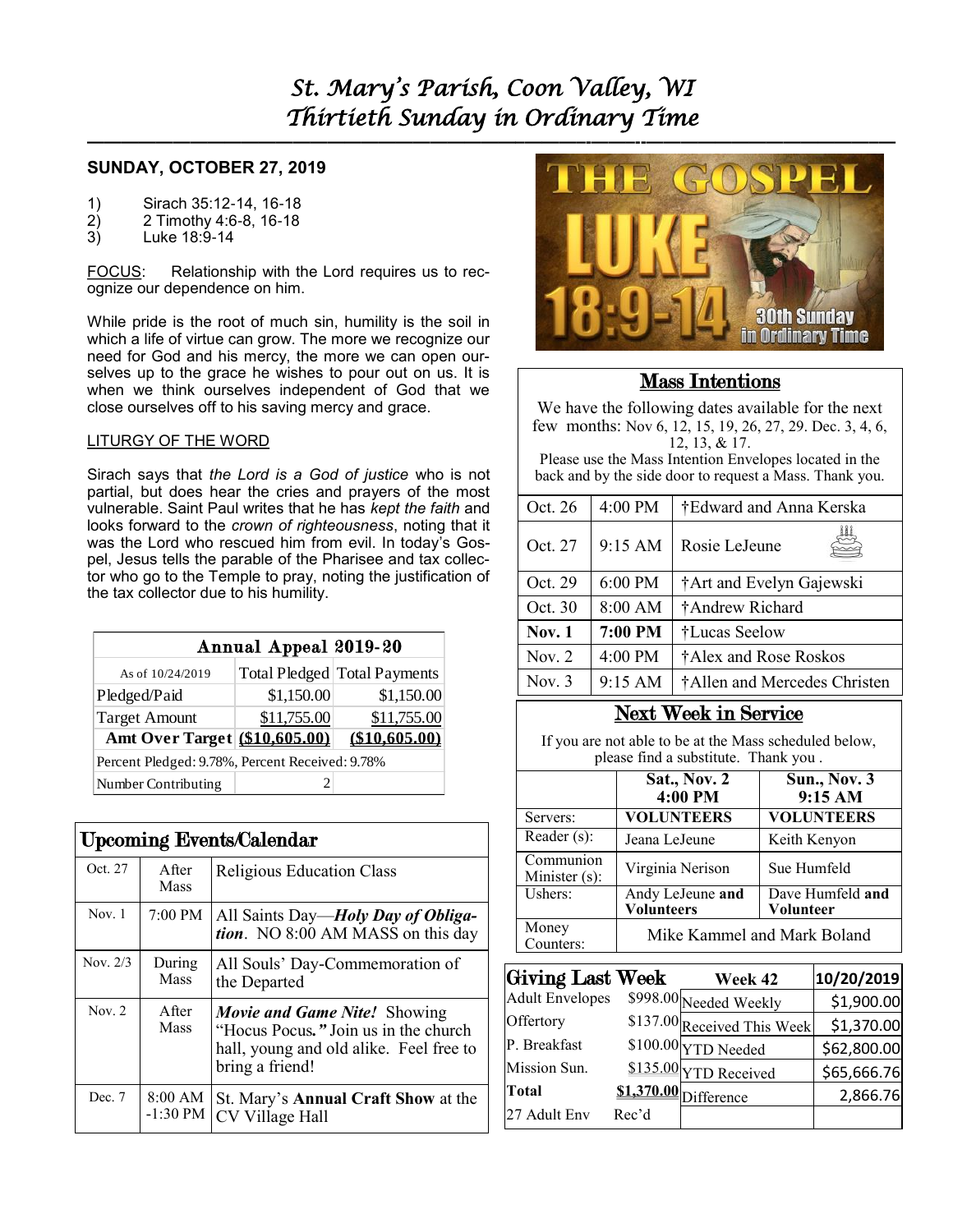## Notes from Fr. Matt

#### **DAA-Diocesan Annual Appeal**

The time has come for the Diocesan Annual Appeal. Please give as generously as possible for this assessment, keeping in mind that whatever our parish doesn't offer will have to come out of our operating budget. If we exceed our goal (as we have for two years now), then any excess monies are returned to us and written off our income next year. The DAA is what makes up the budget for the Diocese of La Crosse. It helpfully supplies legal assistance, financial resources, and future pastors for St. Mary Parish. Please let me know if you have any questions.

#### **Kids' Masses!**

Every second Sunday of the month we will have a Children's Mass here at St. Mary's. The children of our parish will assist that Sunday not only as servers, but also as readers and ushers. Future minister schedules will reflect this change, but we will begin this practice beginning Nov 10th and Dec 8th. It is my sincere hope that these Masses will serve as and encouragement to all our parish members of every age.

#### **Bishop's Letter**

Bishop Callahan has released a new version of the "Green Book<sup>"</sup> for our diocese. This booklet is the policies and procedures for our diocese around the issue of child abuse. Please review this book for yourself: **[https://](https://diolc.org/safe-environment/library/) [diolc.org/safe-environment/library/](https://diolc.org/safe-environment/library/)**. It takes the work of everyone in every parish to keep our churches safe for children and indeed, for all people. Copies of Bishop's letter are available in the back of church. Please let me know if you have any questions.

## Parish Announcements



## **Rosie LeJeune is turning 90! It's A Party!**

Please join us as we celebrate on Sunday, October 27th at the Greenfield Town Hall, behind St. Joseph Ridge Church, from 1-4:00 PM. No gifts Nov. 2~Movie and Game Nite please. Rosie and her family hope you can join them for this very special day!

#### **CV Lions Tree Lighting Food Pantry Fundraiser**

Last year St. Mary's parishioners and the Men's Club contributed a total of  $$701.00$ !!! Our goal is to raise \$1.00 more this year. To contribute use the food pantry collection basket in the back of church. The collection runs the weekend of Nov. 2-3 until the weekend of Dec. 21-22. Please be generous and help us and the Lions' reach our goals. **(The Vernon County Food Pantry is able to purchase \$18 worth of food for every \$1 that is donated!!!)**

#### **Giving to the DAA**

You should have received a pledge care in the mail this past week. Pledges and payments may be send directly to the Diocese of La Crosse with the envelope provided and checks should be made payable to the Diocese of La Crosse. If the pledges are received in the parish office, we will forward them to the Diocese. You may also donate online at: https:// diolc.org/donate-online , be sure to use the drop down menu under *Designation* and choose: *2019 (445) St. Mary Parish.*  Keep in mind that any money donated above our goal is returned to our parish untaxed by the Diocese!

#### **Annual Report to the Bishop Now Available**

The Annual Report for the Fiscal Year July 1, 2018-June 30, 2019 is available for pickup in the back of church. A copy is also posted on the bulletin board.

#### **Pancake Breakfast**

Thank you for everyone's efforts to make our Breakfast a success, it was wonderful to see how the whole parish came together**.** In ticket and leftover sales we brought in \$1,654.00. A full report will follow when bills and collections have been finalized. Great Job St. Mary's!

#### **Bake Sale at the Pancake Breakfast**

The PCCW made \$681.65 at their bake sale held during the pancake breakfast. A BIG thank you to all those who donated to this fundraiser and to those who purchased the tasty treats. Their next fundraiser will be a craft show which will be held December 7th at the Coon Valley Village Hall.

#### **Remembering Our Loved Ones Who Have Passed**

This year the Day of the Dead (Nov 2nd) is on a Saturday. To honor our loved ones, to pray with and for them, please consider bringing in a picture or memento to place on our Altar of Memory that Saturday and Sunday. Please also sign their names in our Parish Memorial Book in the coming weeks. The Book will be in the back of church the next few weekends. On Nov 2nd and 3rd the Book and your mementos will be displayed on a small table in front of the altar during Mass. Any questions, please talk with Fr. Matt.

Saturday Nov 2nd after our 4 PM Mass will we will have another movie nite/game night at St. Mary's. Please join for both events if you are able. We would ask you to bring some kind of snack, if possible. The church will provide some hot cocoa, popcorn, and pizza or tacos (still deciding). The movie will be *Hocus Pocus*. Board games will be available with the food in the main part of the church hall. Feel free to bring your own favorite game. It is also the night of the Fireman's dance so if your kids are coming, but you will not be attending to chaperone, please let Fr. Matt know. The fun will last from about 5: 15 PM - 8:30 PM. Any questions, ask Fr. Matt.